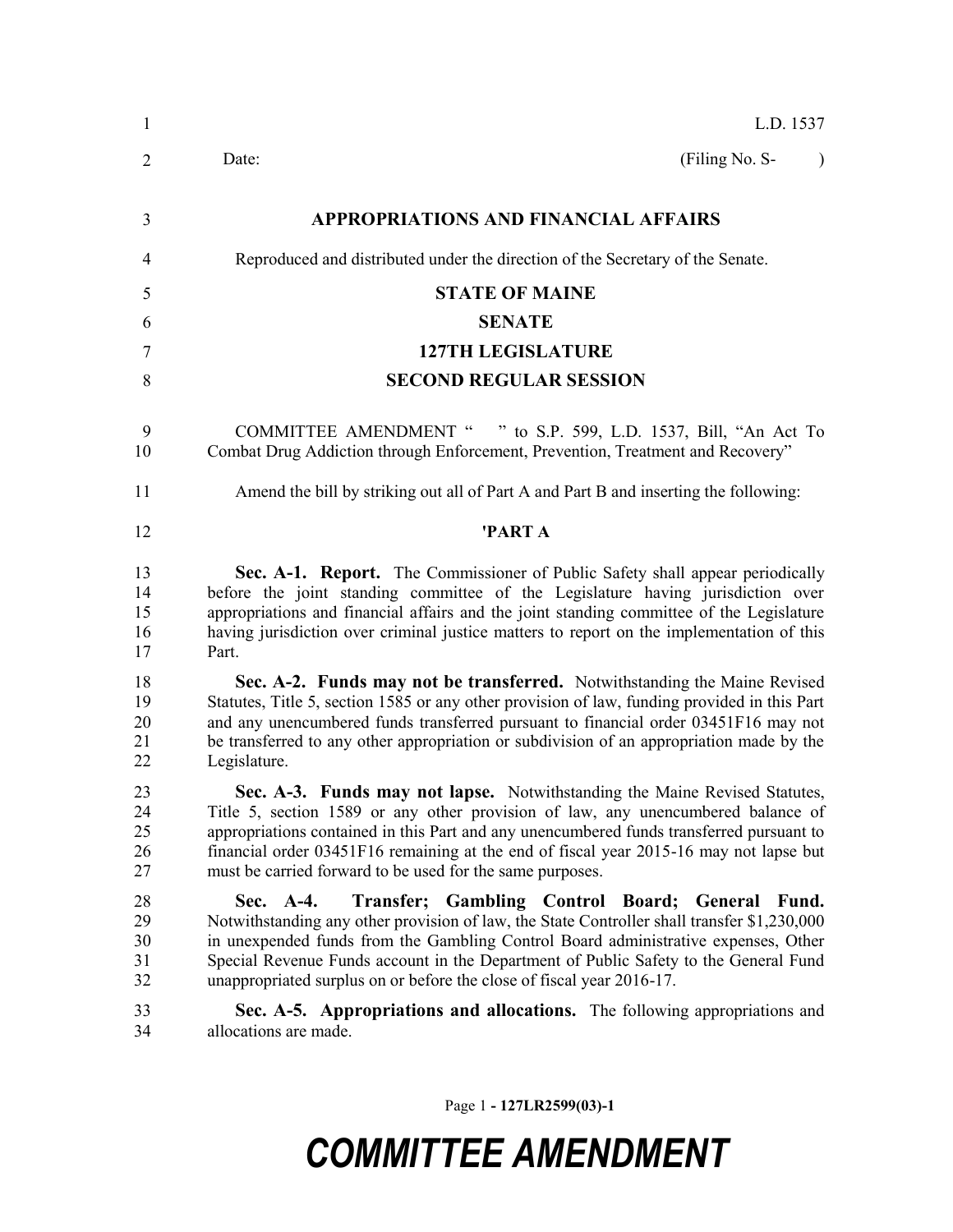COMMITTEE AMENDMENT " " to S.P. 599, L.D. 1537

### **PUBLIC SAFETY, DEPARTMENT OF**

### **Drug Enforcement Agency 0388**

Initiative: Provides ongoing funding for 10 investigative agents.

| 4      | <b>GENERAL FUND</b>       | 2015-16 | 2016-17     |
|--------|---------------------------|---------|-------------|
| $\sim$ | All Other                 | SO.     | \$1,230,000 |
| -6     | <b>GENERAL FUND TOTAL</b> | SO.     | \$1,230,000 |

### **PART B**

 **Sec. B-1. Law enforcement and county jail initiatives regarding treatment, recovery and support services.** The Commissioner of Public Safety, after receiving advice from the Maine Sheriffs' Association and the Maine Chiefs of Police Association, shall administer grants to local law enforcement agencies and county 13 jails located in geographically diverse communities throughout the State to fund projects designed solely to facilitate pathways to community-based treatment, recovery and support services. Grant applications must include statements of purpose and measurable goals for the projects and use for the funds. Grant recipients shall report to the Commissioner of Public Safety annually on the anniversary date of the grant award regarding the status of the projects, a description of how the funds were spent, the results of the projects and use of the funds and any recommendations for modification of the projects, including any available information concerning their effectiveness in reducing drug use and recidivism. The Commissioner of Public Safety shall provide a report summarizing the results of the grant program and providing recommendations as to its continuation or modification and any need for additional funding by January 15, 2017 and January 15, 2018 to the joint standing committee of the Legislature having jurisdiction over criminal justice and public safety matters and the joint standing committee of the Legislature having jurisdiction over judiciary matters.

 **Sec. B-2. Funds may not be transferred.** Notwithstanding the Maine Revised Statutes, Title 5, section 1585 or any other provision of law, funding provided in this Part may not be transferred to any other appropriation or subdivision of an appropriation made by the Legislature.

 **Sec. B-3. Funds may not lapse.** Notwithstanding the Maine Revised Statutes, Title 5, section 1589 or any other provision of law, any unencumbered balance of appropriations contained in this Part remaining at the end of fiscal year 2015-16 may not lapse but must be carried forward to be used for the same purposes.

- **Sec. B-4. Appropriations and allocations.** The following appropriations and allocations are made.
- **PUBLIC SAFETY, DEPARTMENT OF**
- **Administration - Public Safety 0088**

Page 2 **- 127LR2599(03)-1**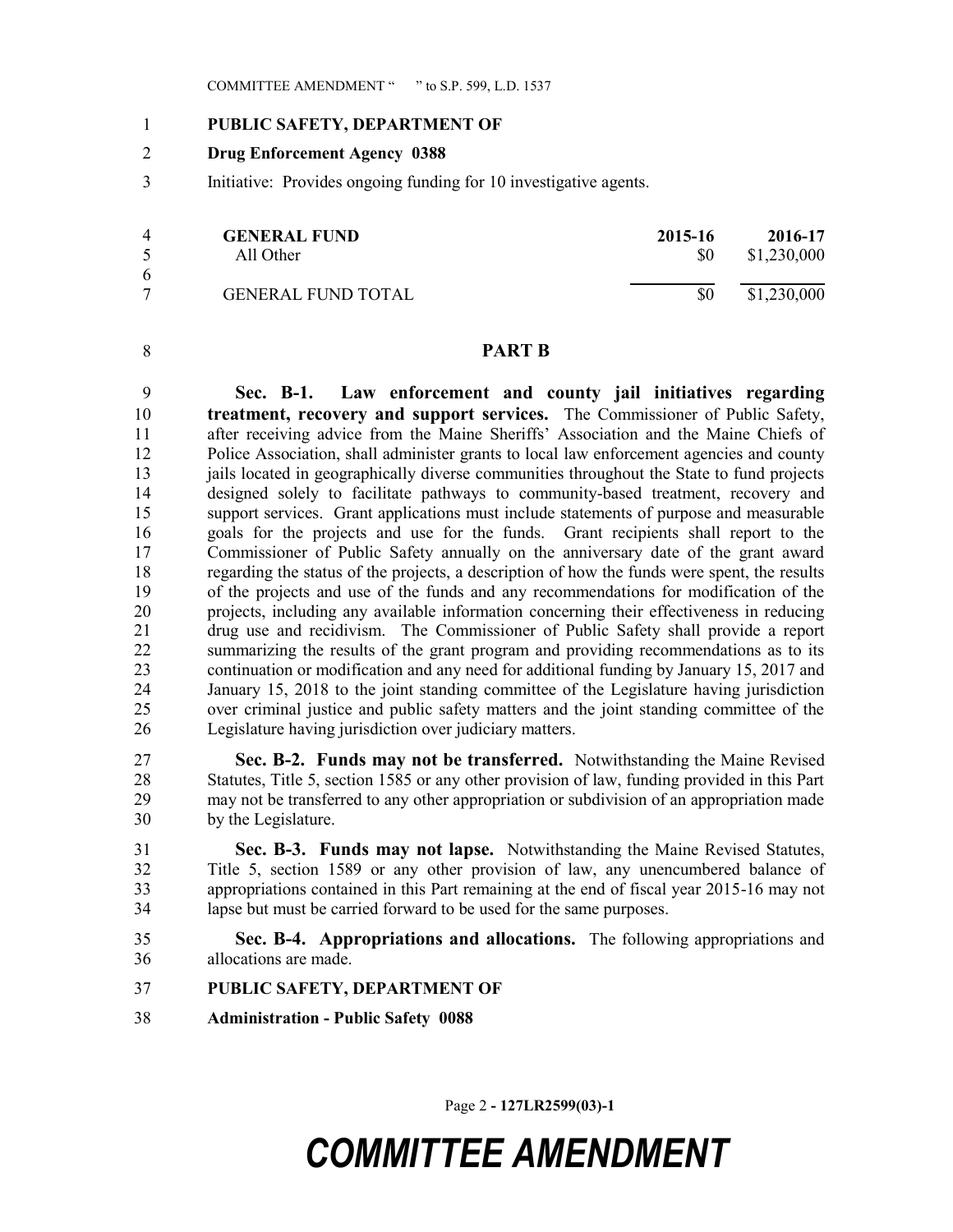COMMITTEE AMENDMENT " " to S.P. 599, L.D. 1537

 Initiative: Provides funds for grants to local law enforcement entities and county jails for the establishment of projects designed to facilitate pathways to treatment, recovery and support services through law enforcement initiatives.

|   | <b>GENERAL FUND</b>       | 2015-16  | 2016-17  |
|---|---------------------------|----------|----------|
|   | All Other                 | \$50,000 | \$50,000 |
| 6 |                           |          |          |
|   | <b>GENERAL FUND TOTAL</b> | \$50,000 | \$50,000 |
|   |                           |          |          |

 Amend the bill in Part C by striking out all of sections 1 and 2 and inserting the following:

 '**Sec. C-1. Detoxification center.** The Department of Health and Human Services shall provide funding to a substance abuse treatment entity to develop and operate a detoxification center with at least 10 beds that provides a social detoxification program in an organized residential nonmedical setting delivered by appropriately trained staff that provide safe 24-hour monitoring, observation and support in a supervised environment 16 for a client to achieve initial recovery from the effects of alcohol or another drug.

- 17 1. The substance abuse treatment entity must:
- 18 A. Be located in a northern or eastern area of the State with high rates of opioid use and accessible to related services and supports;
- B. Specialize in treating substance abuse and mental health disorders; and
- C. Have an established history of providing substance abuse treatment and running residential programs in the region.

 2. At least 40% of the occupancy in the detoxification center established under this section must be made available to individuals who do not have MaineCare coverage or health insurance coverage for detoxification treatment.

 3. No later than June 30, 2016 the department shall begin distributing the funds appropriated in section 5.

 **Sec. C-2. Report.** The Commissioner of Health and Human Services shall appear periodically before the joint standing committee of the Legislature having jurisdiction over health and human services matters to report on the implementation of this Part.'

 Amend the bill in Part C by striking out all of sections 4 and 5 and inserting the following:

 '**Sec. C-4. Funds may not lapse.** Notwithstanding the Maine Revised Statutes, Title 5, section 1589 or any other provision of law, any unencumbered balance of appropriations contained in this Part remaining at the end of fiscal year 2015-16 may not lapse but must be carried forward to be used for the same purposes.

 **Sec. C-5. Appropriations and allocations.** The following appropriations and allocations are made.

**HEALTH AND HUMAN SERVICES, DEPARTMENT OF (FORMERLY BDS)**

Page 3 **- 127LR2599(03)-1**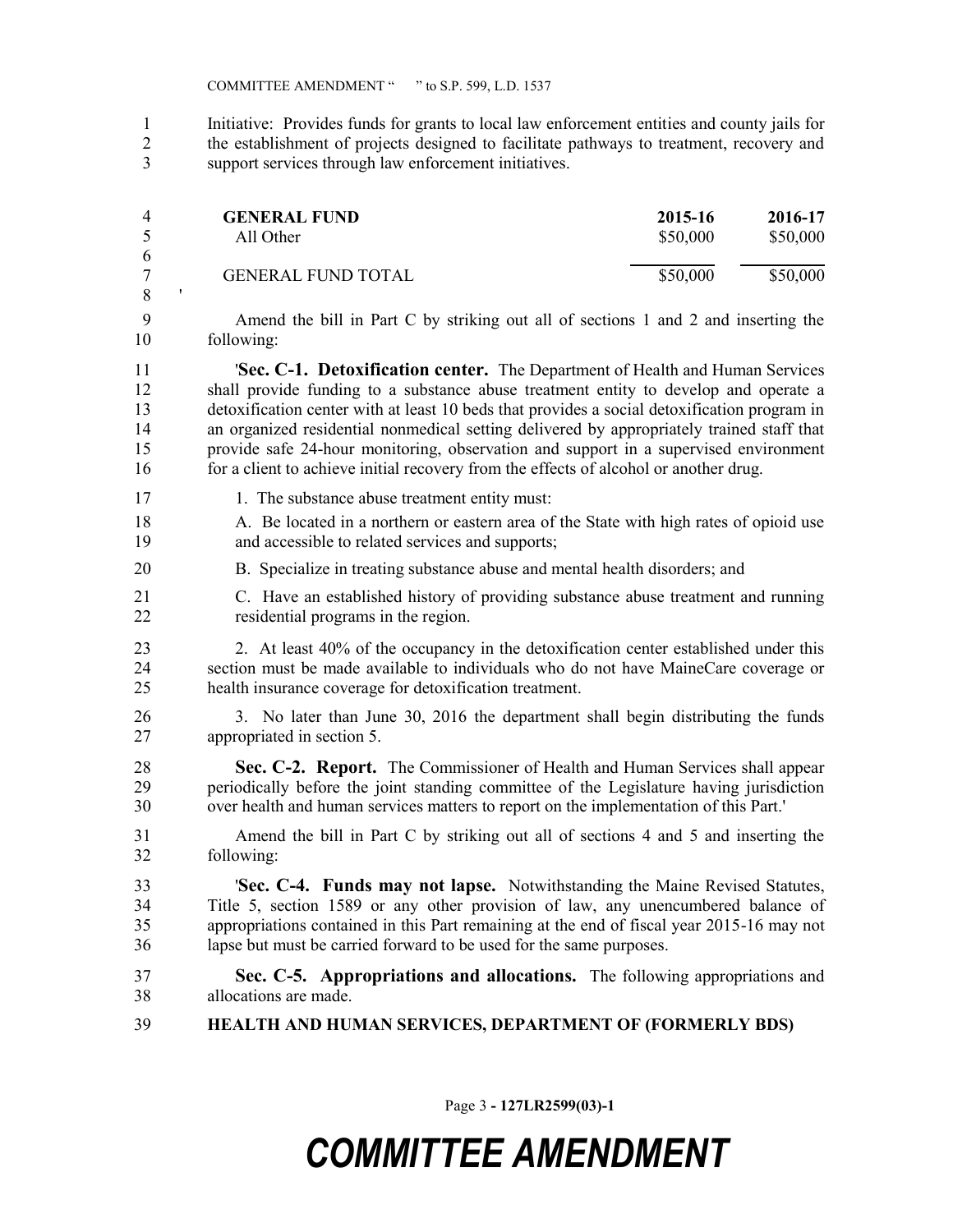#### **Office of Substance Abuse and Mental Health Services 0679**

 Initiative: Provides one-time funding for the development of a detoxification center in a northern or eastern area of the State in accordance with this Part.

| $\overline{4}$ | <b>GENERAL FUND</b>       | 2015-16   | 2016-17 |
|----------------|---------------------------|-----------|---------|
|                | All Other                 | \$200,000 | \$0     |
| 6              |                           |           |         |
|                | <b>GENERAL FUND TOTAL</b> | \$200,000 | \$0     |

#### **Office of Substance Abuse and Mental Health Services 0679**

 Initiative: Provides ongoing funding for the operation of a detoxification center in a northern or eastern area of the State in accordance with this Part.

| 11 | <b>GENERAL FUND</b>                 | 2015-16   | 2016-17   |
|----|-------------------------------------|-----------|-----------|
| 12 | All Other                           | \$0       | \$700,000 |
| 13 |                                     |           |           |
| 14 | <b>GENERAL FUND TOTAL</b>           | \$0       | \$700,000 |
| 15 | <b>HEALTH AND HUMAN SERVICES,</b>   |           |           |
| 16 | <b>DEPARTMENT OF (FORMERLY BDS)</b> |           |           |
| 17 | <b>DEPARTMENT TOTALS</b>            | 2015-16   | 2016-17   |
| 18 |                                     |           |           |
| 19 | <b>GENERAL FUND</b>                 | \$200,000 | \$700,000 |
| 20 |                                     |           |           |
| 21 | DEPARTMENT TOTAL - ALL FUNDS        | \$200,000 | \$700,000 |
|    |                                     |           |           |

'

 Amend the bill in Part D by striking out all of sections 1 and 2 and inserting the following:

 '**Sec. D-1. Peer support recovery centers; education and coordination of services.** The Department of Health and Human Services shall provide funds in an expedited manner, beginning within 60 days after the effective date of this Part, in the amount of \$700,000 to an organization with expertise and experience in substance abuse prevention, treatment and peer recovery services to, on a statewide basis:

- 1. Establish in underserved areas of the State and expand peer support recovery centers designed to assist individuals with substance abuse issues to avoid relapse;
- 2. Coordinate the efforts of law enforcement, treatment and recovery programs and link individuals in recovery to career resources;
- 3. Facilitate the delivery of effective prevention and education programming in schools and communities; and
- 4. Maintain a directory of substance abuse providers and prevention and recovery services that is publicly available.

Page 4 **- 127LR2599(03)-1**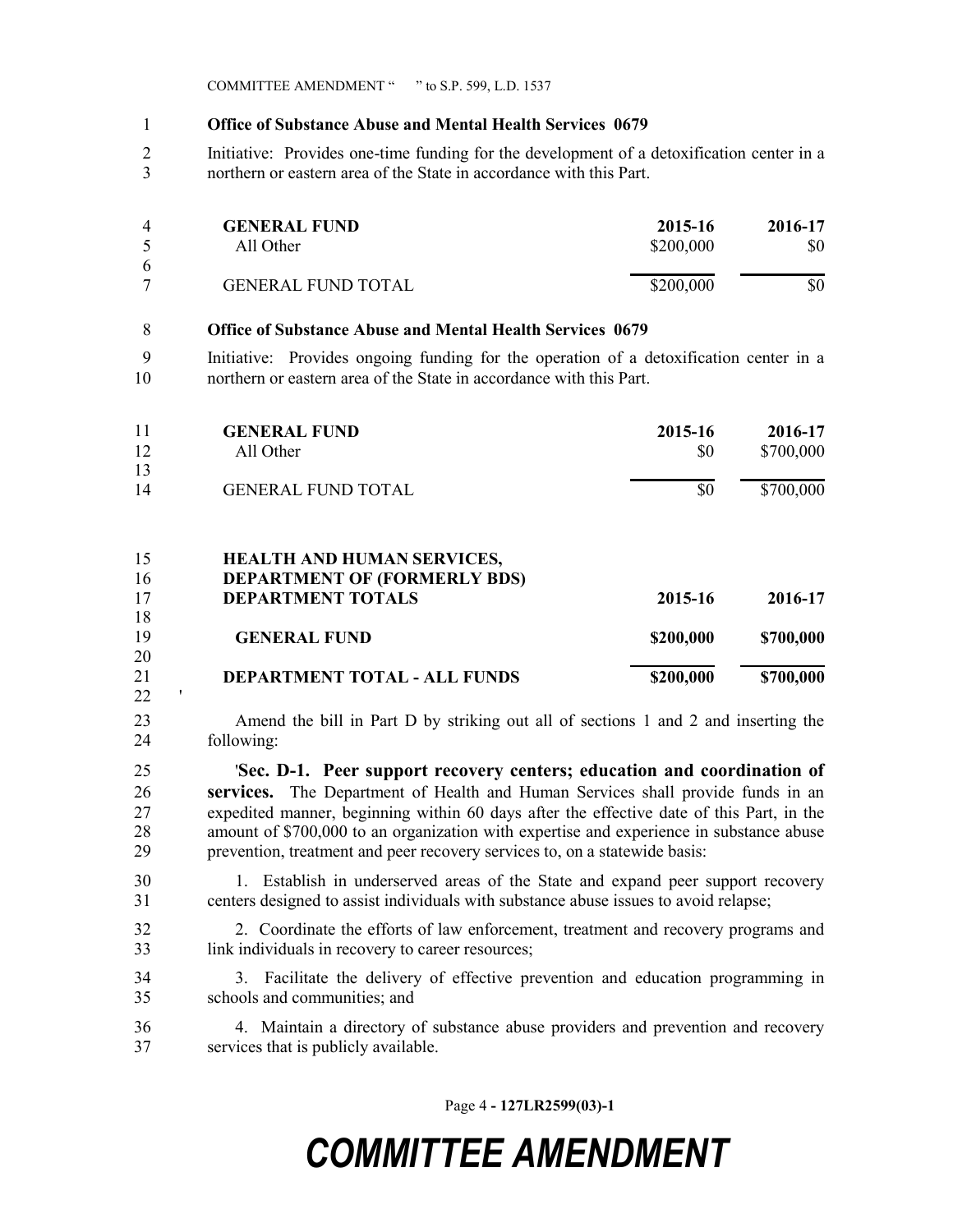**Sec. D-2. Report.** The Commissioner of Health and Human Services shall appear periodically before the joint standing committee of the Legislature having jurisdiction over health and human services matters to report on the implementation of this Part.'

 Amend the bill in Part D by striking out all of sections 4 and 5 and inserting the following:

 '**Sec. D-4. Funds may not lapse.** Notwithstanding the Maine Revised Statutes, Title 5, section 1589 or any other provision of law, any unencumbered balance of appropriations contained in this Part remaining at the end of fiscal year 2015-16 may not lapse but must be carried forward to be used for the same purposes.

 **Sec. D-5. Request for proposals.** Except as provided in section 1, the Department of Health and Human Services shall provide grant funds using the competitive request for proposal bidding process set forth in the Maine Revised Statutes, Title 5, chapter 155. The department shall issue a request for proposals no later than January 1, 2017 to award annual grant funds beginning no later than July 1, 2017.

 **Sec. D-6. Appropriations and allocations.** The following appropriations and allocations are made.

#### **HEALTH AND HUMAN SERVICES, DEPARTMENT OF (FORMERLY BDS)**

#### **Office of Substance Abuse and Mental Health Services 0679**

 Initiative: Provides expedited funding for the 2015-16 and 2016-17 fiscal years and then annual ongoing funding for fiscal years beginning 2017-18 through a competitive request for proposal process to an organization with expertise and experience in substance abuse prevention, treatment and peer recovery services to provide services on a statewide basis that include the establishment and expansion of peer support recovery centers, the coordination and provision of substance abuse treatment and recovery programs, prevention and education in schools and communities and the maintenance of a publicly available directory of resources.

| 27 | <b>GENERAL FUND</b>       | 2015-16   | 2016-17   |
|----|---------------------------|-----------|-----------|
| 28 | All Other                 | \$200,000 | \$500,000 |
| 29 |                           |           |           |
| 30 | <b>GENERAL FUND TOTAL</b> | \$200,000 | \$500,000 |
| 31 |                           |           |           |

 Amend the bill in Part E by striking out all of sections 2 and 3 and inserting the following:

 '**Sec. E-2. Funds may not lapse.** Notwithstanding the Maine Revised Statutes, Title 5, section 1589 or any other provision of law, any unencumbered balance of appropriations contained in this Part remaining at the end of fiscal year 2015-16 may not lapse but must be carried forward to be used for the same purposes.

 **Sec. E-3. Appropriations and allocations.** The following appropriations and allocations are made.

### **HEALTH AND HUMAN SERVICES, DEPARTMENT OF (FORMERLY BDS)**

Page 5 **- 127LR2599(03)-1**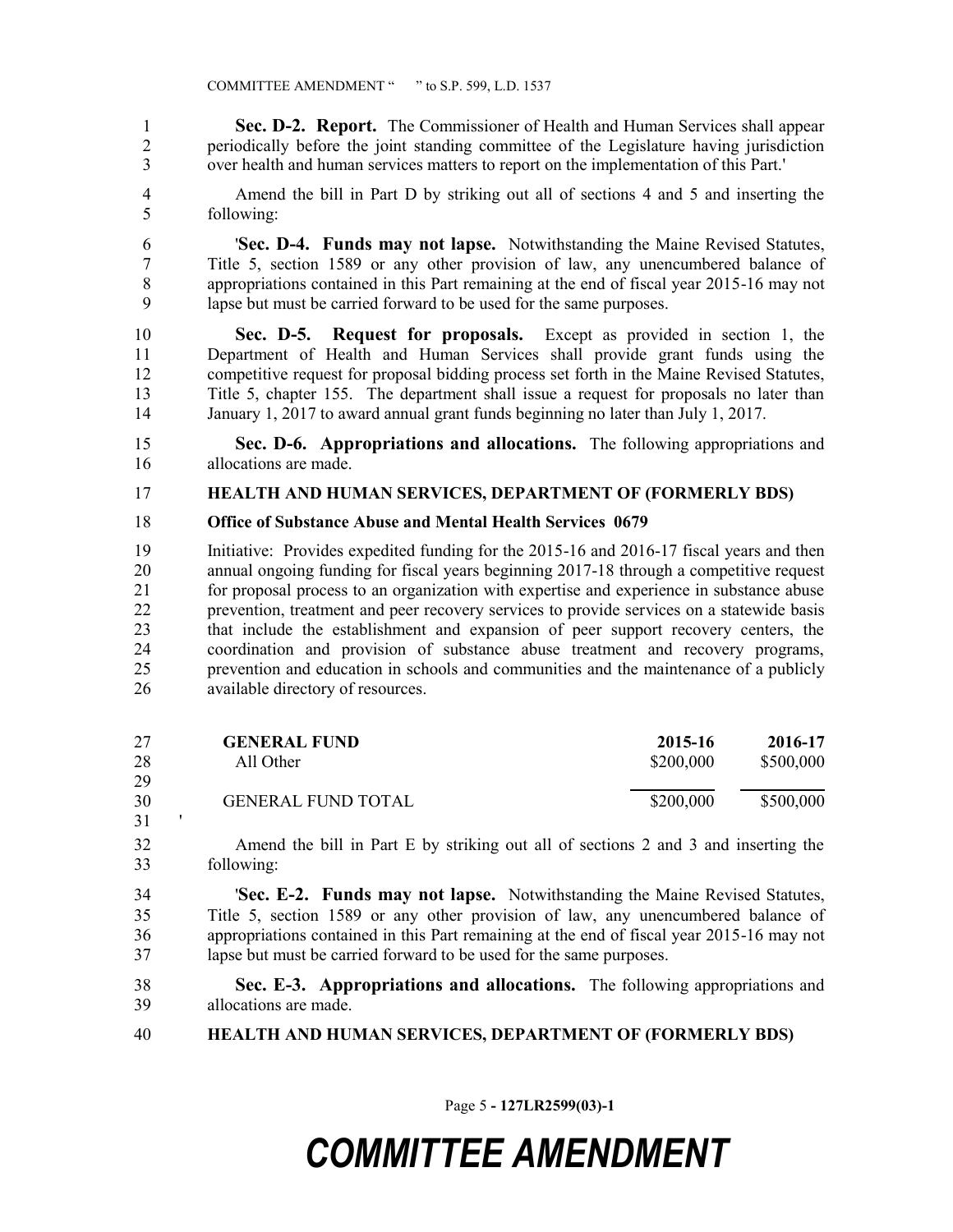COMMITTEE AMENDMENT " " to S.P. 599, L.D. 1537

#### **Office of Substance Abuse and Mental Health Services 0679**

 Initiative: Provides funding to increase substance abuse residential treatment for the uninsured.

| $\overline{4}$ | <b>GENERAL FUND</b>       | 2015-16   | 2016-17   |
|----------------|---------------------------|-----------|-----------|
|                | All Other                 | \$200,000 | \$400,000 |
| -6             |                           |           |           |
|                | <b>GENERAL FUND TOTAL</b> | \$200,000 | \$400,000 |

#### **Office of Substance Abuse and Mental Health Services 0679**

 Initiative: Provides funding to increase substance abuse outpatient services for the uninsured, including individual, group and intensive outpatient treatment.

| 11 | <b>GENERAL FUND</b>                 | 2015-16   | 2016-17   |
|----|-------------------------------------|-----------|-----------|
| 12 | All Other                           | \$75,000  | \$125,000 |
| 13 |                                     |           |           |
| 14 | <b>GENERAL FUND TOTAL</b>           | \$75,000  | \$125,000 |
| 15 | <b>HEALTH AND HUMAN SERVICES,</b>   |           |           |
| 16 | <b>DEPARTMENT OF (FORMERLY BDS)</b> |           |           |
| 17 | <b>DEPARTMENT TOTALS</b>            | 2015-16   | 2016-17   |
| 18 |                                     |           |           |
| 19 | <b>GENERAL FUND</b>                 | \$275,000 | \$525,000 |
| 20 |                                     |           |           |
| 21 | DEPARTMENT TOTAL - ALL FUNDS        | \$275,000 | \$525,000 |

- '
- Amend the bill in Part F by striking out all of section 1 and inserting the following:

 '**Sec. F-1. Transfer of funds.** Notwithstanding any other provision of law, the State Controller shall transfer to the unappropriated surplus of the General Fund \$725,000 no later than June 30, 2016 and \$1,775,000 no later than June 30, 2017 from the Fund for a Healthy Maine.'

- Amend the bill by adding after Part F the following:
- **'PART G**
- **Sec. G-1. Appropriations and allocations.** The following appropriations and allocations are made.
- **JUDICIAL DEPARTMENT**
- **Courts - Supreme, Superior and District 0063**
- Initiative: Transfers funds from Personal Services to All Other to provide funding to support increased criminal dockets, including an increase in criminal jury trials.

Page 6 **- 127LR2599(03)-1**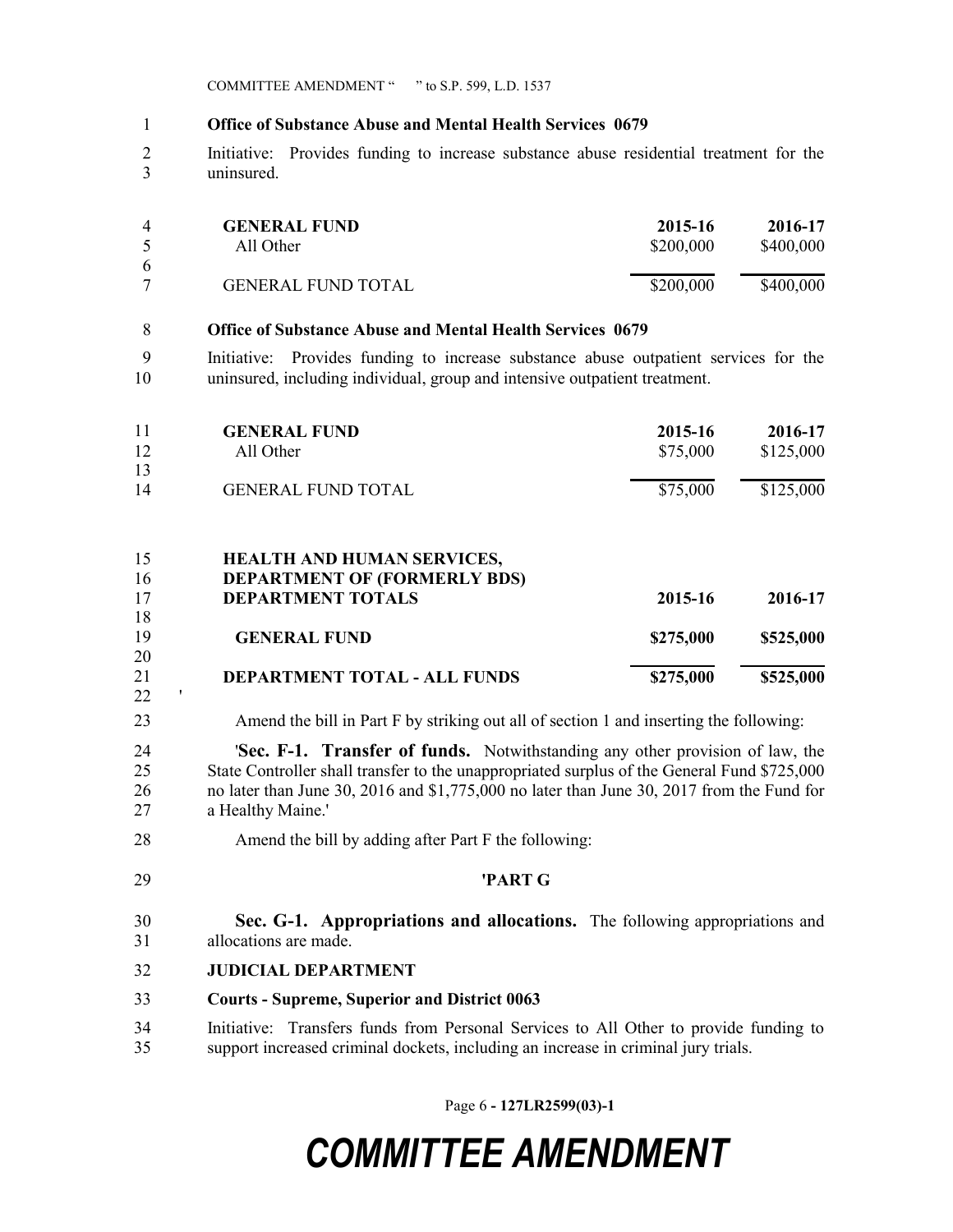| 1<br>2<br>3<br>$\overline{4}$ | <b>GENERAL FUND</b><br>Personal Services<br>All Other                                                                                                                                                                                            | 2015-16<br>$(\$240,000)$<br>\$240,000 | 2016-17<br>\$0<br>\$0 |
|-------------------------------|--------------------------------------------------------------------------------------------------------------------------------------------------------------------------------------------------------------------------------------------------|---------------------------------------|-----------------------|
| 5<br>6                        | <b>GENERAL FUND TOTAL</b>                                                                                                                                                                                                                        | \$0                                   | \$0                   |
| 7                             | <b>SUMMARY</b>                                                                                                                                                                                                                                   |                                       |                       |
| 8<br>9                        | This amendment, which is the minority report of the committee, makes the following<br>changes to the bill.                                                                                                                                       |                                       |                       |
| 10                            | 1. In Part A, it:                                                                                                                                                                                                                                |                                       |                       |
| 11<br>12<br>13                | A. Adds the Joint Standing Committee on Criminal Justice and Public Safety to the<br>entities to which periodic reports must be made by the Commissioner of Public<br>Safety;                                                                    |                                       |                       |
| 14<br>15                      | Adds funding provided by financial order 03451F16 to the unencumbered<br>В.<br>balances that may not be transferred;                                                                                                                             |                                       |                       |
| 16<br>17<br>18                | Adds funding provided by financial order 03451F16 to the unencumbered<br>C.<br>balances that may not lapse and restricts the nonlapsing year to fiscal year 2015-16<br>only;                                                                     |                                       |                       |
| 19<br>20                      | D. Eliminates the appropriation for 10 investigative agents in fiscal year 2015-16 and<br>reduces the appropriation in fiscal year 2016-17 from \$1,600,000 to \$1,230,000; and                                                                  |                                       |                       |
| 21<br>22<br>23                | Adds a section to transfer \$1,230,000 from the Gambling Control Board<br>Е.<br>administrative expenses, Other Special Revenue Funds account to the unappropriated<br>surplus of the General Fund on or before the close of fiscal year 2016-17. |                                       |                       |
| 24                            | 2. In Part B, it:                                                                                                                                                                                                                                |                                       |                       |
| 25<br>26                      | A. Requires the Department of Public Safety, rather than the Attorney General, to<br>administer the grants to local law enforcement agencies;                                                                                                    |                                       |                       |
| 27<br>28                      | B. Requires consultation with the Maine Sheriffs' Association and the Maine Chiefs<br>of Police Association and requires enhanced reporting; and                                                                                                 |                                       |                       |
| 29<br>30                      | C. Limits to fiscal year 2015-16 the period for which funds provided by this Part<br>may not lapse.                                                                                                                                              |                                       |                       |
| 31                            | 3. In Part $C$ , it:                                                                                                                                                                                                                             |                                       |                       |
| 32<br>33                      | A. Changes the requirement for a new 10-bed detoxification center to a requirement<br>for a new detoxification center with at least 10 beds;                                                                                                     |                                       |                       |
| 34<br>35                      | B. Limits to fiscal year 2015-16 the period for which funds provided by this Part<br>may not lapse; and                                                                                                                                          |                                       |                       |
| 36<br>37<br>38                | C. Changes the requirement that the center be in Bangor to a requirement that the<br>center be in a northern or eastern area of the State with high rates of opioid use and<br>accessible to related services and supports.                      |                                       |                       |

Page 7 **- 127LR2599(03)-1**